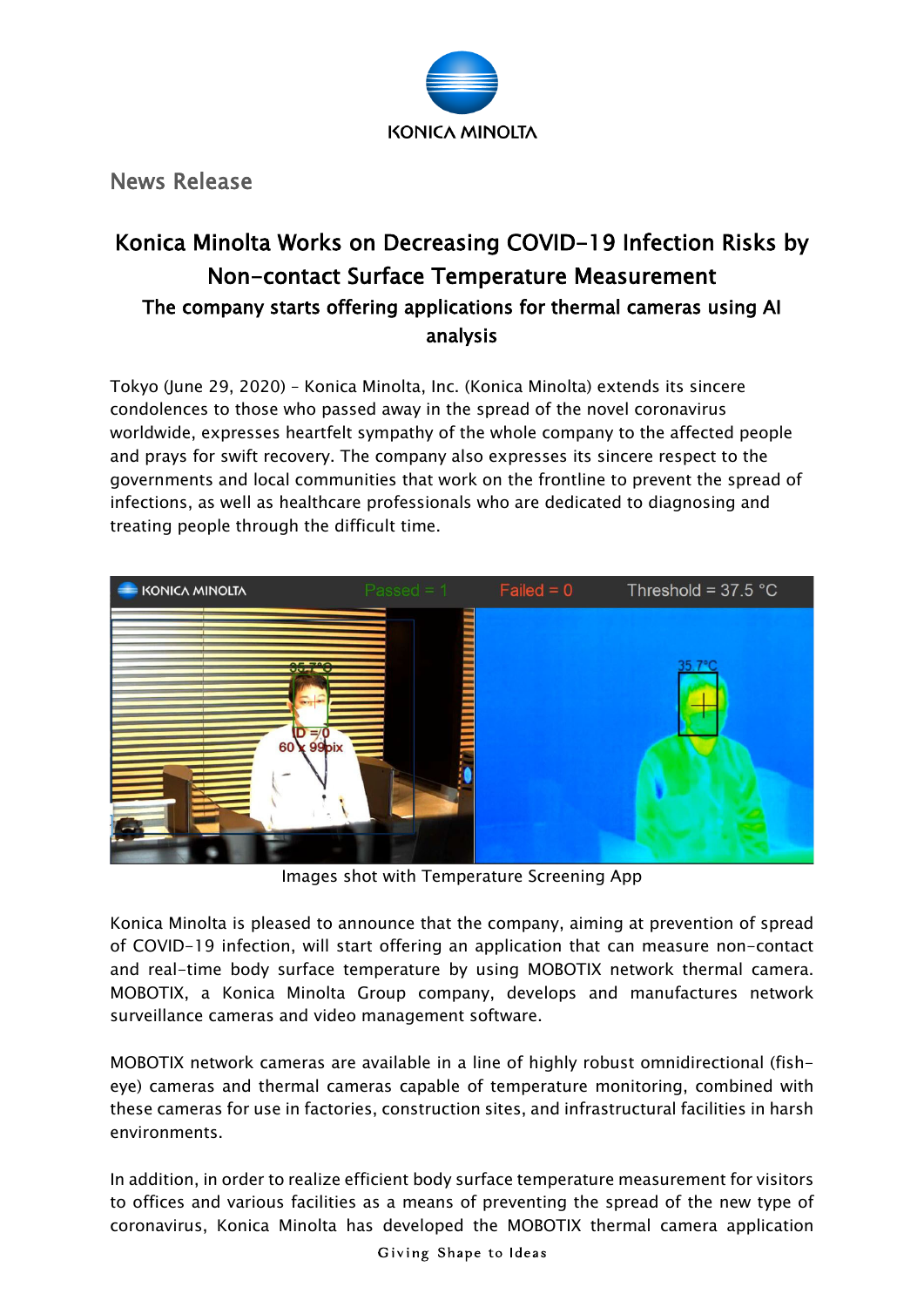Temperature Screening App and will start its offering in multiple phases(\*1). With the addition of this application, it is possible to identify and detect facial and skin areas and increase measurement accuracy compared with measurement with a thermal camera alone, contributing to shortening waiting time at entrances and in entry management, reducing close contact, and saving monitoring resources.

#### Features

Temperature Screening App detects the faces of moving human bodies that have entered the target area monitored by MOBOTIX thermal cameras in real time. If the temperature in the detected boundary exceeds a pre-set threshold, notifications can be made within the app. The beeper set in advance in conjunction with MOBOTIX thermal camera can be activated to notify a specified mail address. In the application screen, AI-analyzed facial images are displayed in real time along with body surface temperature measurement data. Introducing MOBOTIX thermal cameras and this application reduces resources required for security surveillance and the visitors' waiting time, while also reducing the chance of close contact. This application is currently being used in Konica Minolta's own facilities, and the company plans to provide an on-site operation guide based on its in-house practice.

### Cooperation with face recognition technologies

Konica Minolta plans to link MOBOTIX thermal cameras with NEC Corporation's face recognition technology, which has the world's highest level of certification accuracy (\*2). Testing has already begun in North America, South America, and Asia Pacific, and by combining face recognition and body surface temperature measurement, Konica Minolta is able to provide even higher value.

### Endorsement from NEC Corporation

NEC welcomes the opportunity for collaboration involving the thermal cameras of MOBOTIX, a Konica Minolta Group company, and NEC's face recognition technologies. As the necessity of measures against infectious diseases increases, not only in public facilities and offices but also in every aspect of life, NEC anticipates that cooperation between the two companies will lead to the realization of even greater safety and security in society. Going forward, NEC will accelerate the global deployment of this solution to meet urgent global demand.

Toshifumi Yoshizaki, Senior Vice President of NEC

| Corresponding thermal camera         | MOBOTIX M16 Thermal TR      |
|--------------------------------------|-----------------------------|
|                                      | S16 with Thermal TR Sensor  |
| Supported OS                         | Windows 10 64bit            |
| Measurement error                    | $\pm$ 0.5 $\degree$ C       |
|                                      | (when using reference mode) |
| Measuring range                      | Less than 5m                |
| Number of simultaneous measurements: | Up to $20$                  |
|                                      | (recommended 2-3)           |

#### Main Specifications